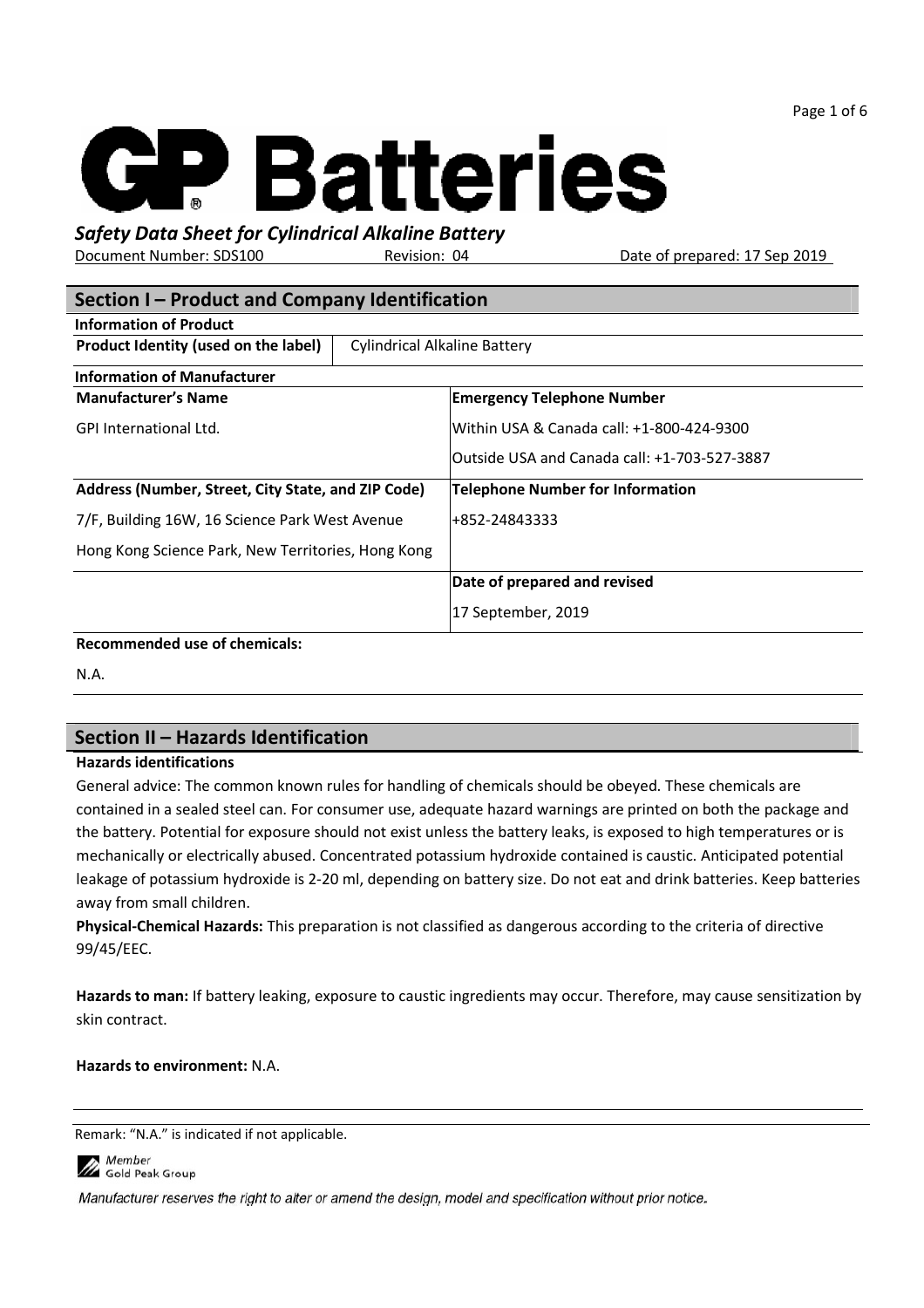Page 2 of 6



### Safety Data Sheet for Cylindrical Alkaline Battery

Document Number: SDS100 Revision: 04

Date of prepared: 17 Sep 2019

### Section III – Composition/Information on Ingredients

#### Chemical Nature: Alkaline zinc-manganese dioxide batteries

| Ingredient                                 | CAS No.    | %/wt             |
|--------------------------------------------|------------|------------------|
| Manganese<br>Dioxide<br>(MnO2)             | 1313-13-9  | $40.6 - 42.6$    |
| Zinc (Zn)                                  | 7440-66-6  | $14.8 \sim 17.4$ |
| Water (H2O)                                | 7732-18-5  | $11.0 - 12.2$    |
| Potassium<br>Hydroxide<br>(KOH)            | 1310-58-3  | $4.8 - 7.0$      |
| Graphite                                   | 7782-42-5  | $1.7 - 3.4$      |
| <b>Brass</b>                               | 12597-71-6 | $0.8 - 3.0$      |
| Steel                                      | 12597-69-2 | $15.7 - 20.4$    |
| Ni-plating                                 | 7440-02-0  | $0.2 - 0.3$      |
| Nylon-66                                   | 32131-17-2 | $1.4 - 1.6$      |
| Polyvinyl<br><b>Alcohol Fiber</b><br>(PVA) | 9002-89-5  | $0.6 - 0.9$      |
| Mercury (Hg)                               | 7439-97-6  | < 0.0001         |
| Lead (Pb)                                  | 7439-92-1  | < 0.0030         |
| Cadmium<br>(Cd)                            | 7440-43-9  | < 0.0003         |
| Arsenic (As)                               | 7440-38-2  | < 0.0001         |

### Section IV – First-aid Measures

Inhalation: In case of excessive inhalation due to leaking batteries remove to fresh air. Obtain medical advice.

Skin Contact: If exposed to a leaking battery, remove contaminated clothing. Wash exposed areas with plenty of water and soap. If irritation occurs, consult a physician.

Eye contact: If a battery is leaking and materials contact eyes, flush immediately with running water for at least 15 minutes. Consult an ophthalmologist at once.

Remark: "N.A." is indicated if not applicable. Ingestion: Not anticipated due to size of batteries. Choking may occur with the smaller size batteries. If exposed to a

**Member** Member<br>A Gold Peak Group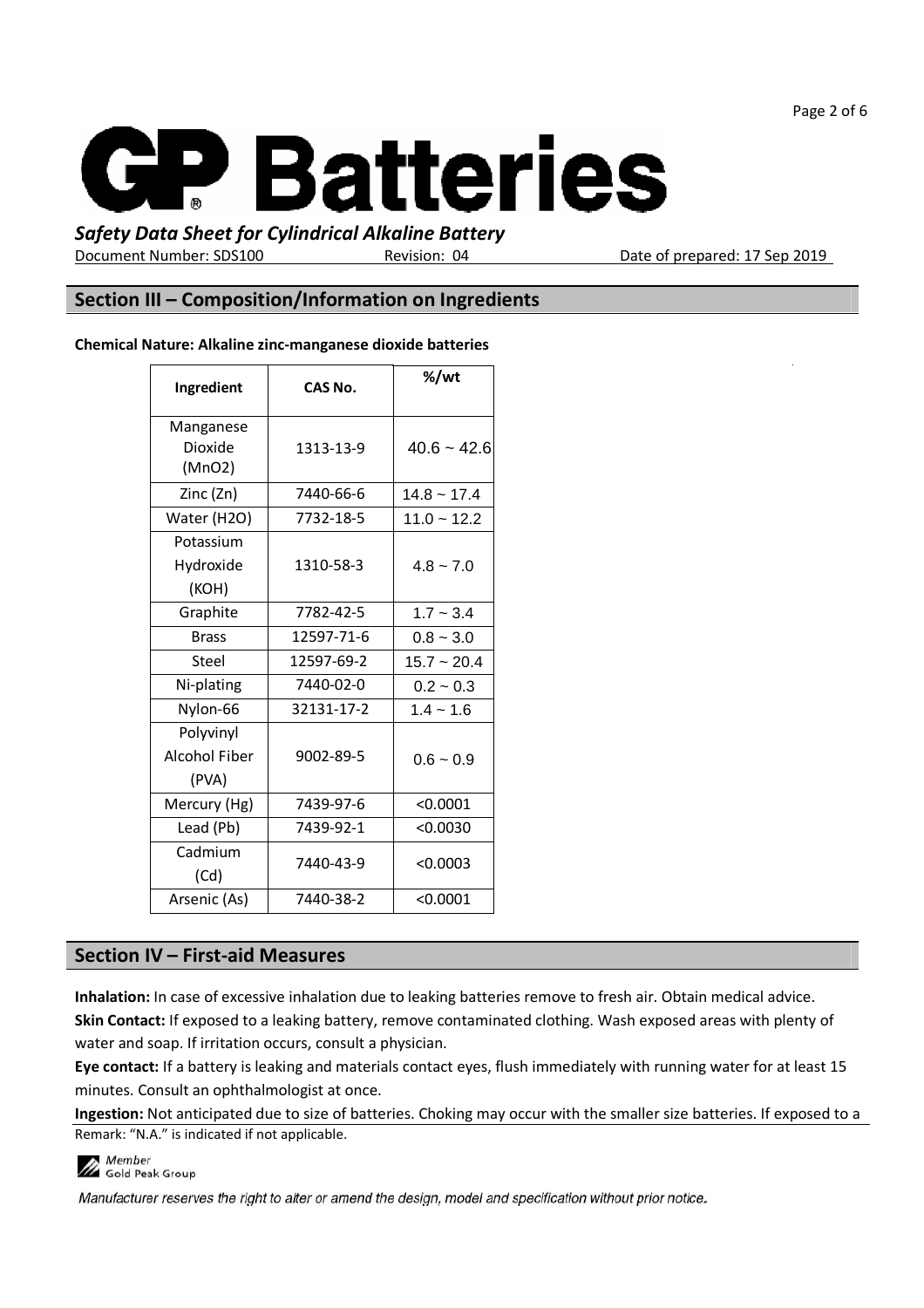Page 3 of 6



# Safety Data Sheet for Cylindrical Alkaline Battery

Document Number: SDS100 Revision: 04

Date of prepared: 17 Sep 2019

leaking battery, rinse mouth and surrounding areas with running water for at least 15 minutes. Give plenty of water to drink. Do not induce vomiting. Obtain medical advice.

### Section V – Fire-fighting Measures

Suitable extinguishing media: Carbon dioxide (CO2), foam, dry chemical powder.

Extinguishing media not to be used: Never use a direct water jet.

Exposure hazards from combustion products: In case of fire, carbon dioxide, carbon monoxide and other toxic organic substances will be generated. Do not inhale fumes and smoke.

Personal protective equipments: Wear full protective clothing. Use self-contained breathing apparatus.

### Section VI – Accidental Release Measures

Personal precautions: Notify safety personnel of large spills. Caustic potassium hydroxide may be released from leaking or ruptured batteries. Avoid eye or skin contact and inhalation of vapours. Increase the ventilation. Wear protective clothing. Keep unprotected persons away.

Environmental precautions: Avoid discharge and penetration into sewerage systems, waterways, pits, and cellars. Methods for cleaning up: Collect spilled material with an insert standard absorbent like sand or silica. Care for wellventilated conditions. Recycle or dispose of the materials in an appropriate way.

# Section VII – Handling and Storage

#### General handling:

Obey the common known rules and precautions for handling with chemicals. Avoid mechanical and electrical abuse. Do not short battery or install incorrectly. Batteries may explode, pyrolize or vent if disassembled, crushed, recharged or exposed to high temperatures. Install batteries according to equipment instructions. Do not mix battery systems, such as alkaline and zinc- carbon. Replace all batteries in equipment at the same time. Do not carry batteries loose in pocket or bag. Do not remove battery labels.

### Storage:

Store product in well-filled, appropriate coated and tightly closed containers avoiding influence of oxygen/air, light and humidity. Storage at room temperature.

# Section VIII – Exposure Controls/Personal Protection

Exposition/Technical measures: Atmospheric vapour concentrations must be minimized by adequate ventilation. Protection of hands, eyes and skin: None required under normal use conditions. When handling leaking batteries, use neoprene, rubber or nitrile gloves and wear safety glasses to protect hands, eyes and skin. General safety and hygiene measures: Use only as directed.

Remark: "N.A." is indicated if not applicable.

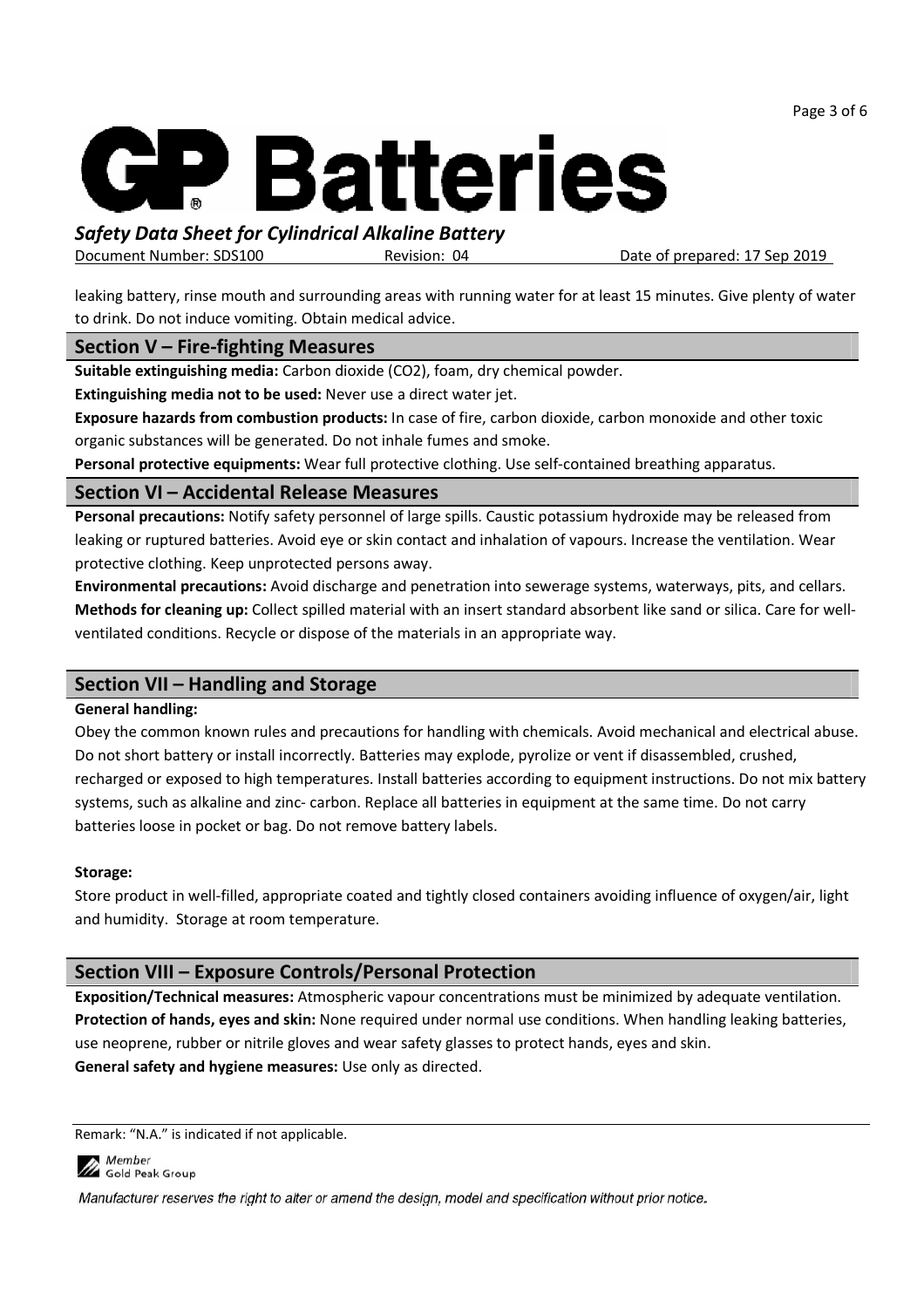Page 4 of 6



### Safety Data Sheet for Cylindrical Alkaline Battery

Document Number: SDS100 Revision: 04

Date of prepared: 17 Sep 2019

# Section IX – Physical and Chemical Properties

Physical state: Stainless steel top battery Colour: Contents dark and gray in colour Odour: N.A. Melting point: N.A. Boiling point: N.A. Flash point: N.A. Explosion limit: Not available Ignition temperature: Not available Vapour pressure: Not available Specific gravity: N.A. Solubility in water: N.A. Solubility in other solvents: N.A. PH value: Not available Partition coefficient: Not available Viscosity: Not available

# Section X – Stability and Reactivity

Thermal decomposition: Batteries may burst and release hazardous decomposition products when exposed to fire. Substances to avoid: Strong oxidation agents.

Hazardous reactions: Contents incompatible with strong oxidizing agents.

Hazardous decomposition products: Thermal degradation may produce hazardous fumes of zinc and manganese; hydrogen gas; caustic vapors of potassium hydroxide and other toxic by-products.

### Section XI – Toxicological Information

Toxicity information is available on the battery ingredients noted in Section III, but in general, N.A. to intact batteries

Chronic health effects: N.A.

# Section XII – Ecological Information

Not available.

#### Section XIII – Disposal Considerations

Product: Dispose in accordance with appropriate regulations. If in doubt, contact your local government office concerned for information. Do not incinerate, since batteries may explode at excessive temperatures.

Remark: "N.A." is indicated if not applicable.

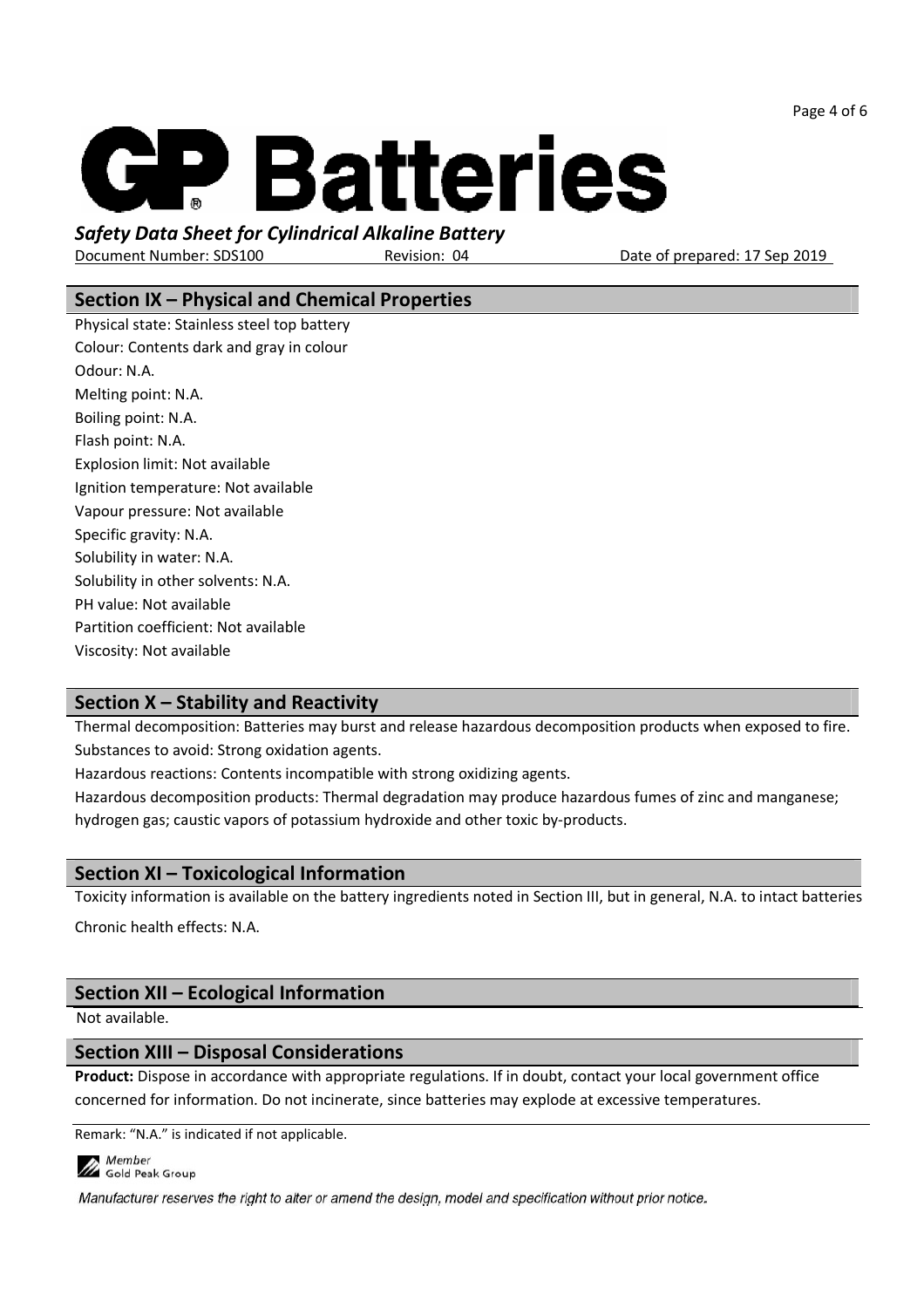Page 5 of 6



# Safety Data Sheet for Cylindrical Alkaline Battery

Document Number: SDS100 Revision: 04

Date of prepared: 17 Sep 2019

# Section XIV – Transport Information

Road (ADR/RID): Not regulated

Air (ICAO/IATA):

IATA DGR : Special Provision A123: "Examples of such batteries are: alkali-manganese, zinc-carbon, nickelmetal hydride and nickel-cadmium batteries. Any electrical battery ... having the potential of a dangerous evolution of heat must be prepared for transport as to prevent (a) a short-circuit (e.g. in the case of batteries, by the effective insulation of exposed terminals...) is forbidden from transport; and (b) accidental activation. The words "Not Restricted" and the Special Provision number must be included in the description of the substance on the Air Waybill as required by 8.2.6, when an Air Waybill is issued."

#### Sea (IMDG):

IMDG CODE: Special Provision 304 which says: "Batteries, dry, containing corrosive electrolyte which will not flow out of the battery if the battery case is cracked are not subject to the provisions of this Code provided the batteries are securely packed and protected against short-circuits. Examples of such batteries are: alkaline-manganese, zinccarbon, nickel metal hydride and nickel-cadmium batteries"

These batteries are not regulated by international agencies as hazardous materials or dangerous goods when shipped. A shipping name of "Alkaline Batteries – Non-hazardous" may be used on all domestic and international bills of lading.

In general, all batteries in all forms of transportation (ground, air, or ocean) must be packaged in a safe and responsible manner. Regulatory concerns from all agencies for safe packaging require that batteries be packaged in a manner that prevents short circuits and be contained in "strong outer packaging" that prevents spillage of contents. All original packaging for GP alkaline batteries has been designed to be compliant with these regulatory concerns.

| Section XV - Regulatory Information |                                                                                                                   |  |
|-------------------------------------|-------------------------------------------------------------------------------------------------------------------|--|
| Symbol:                             | N.A.                                                                                                              |  |
| EC labeling:                        | None                                                                                                              |  |
| Risk phrases:                       | None                                                                                                              |  |
| Safety phrases: None                |                                                                                                                   |  |
|                                     | Labeling is not required because cylindrical alkaline batteries are classified as "articles " under the Dangerous |  |
|                                     | Preparations Directive and as such are exempt from the requirements of the Directive.                             |  |

Remark: "N.A." is indicated if not applicable.